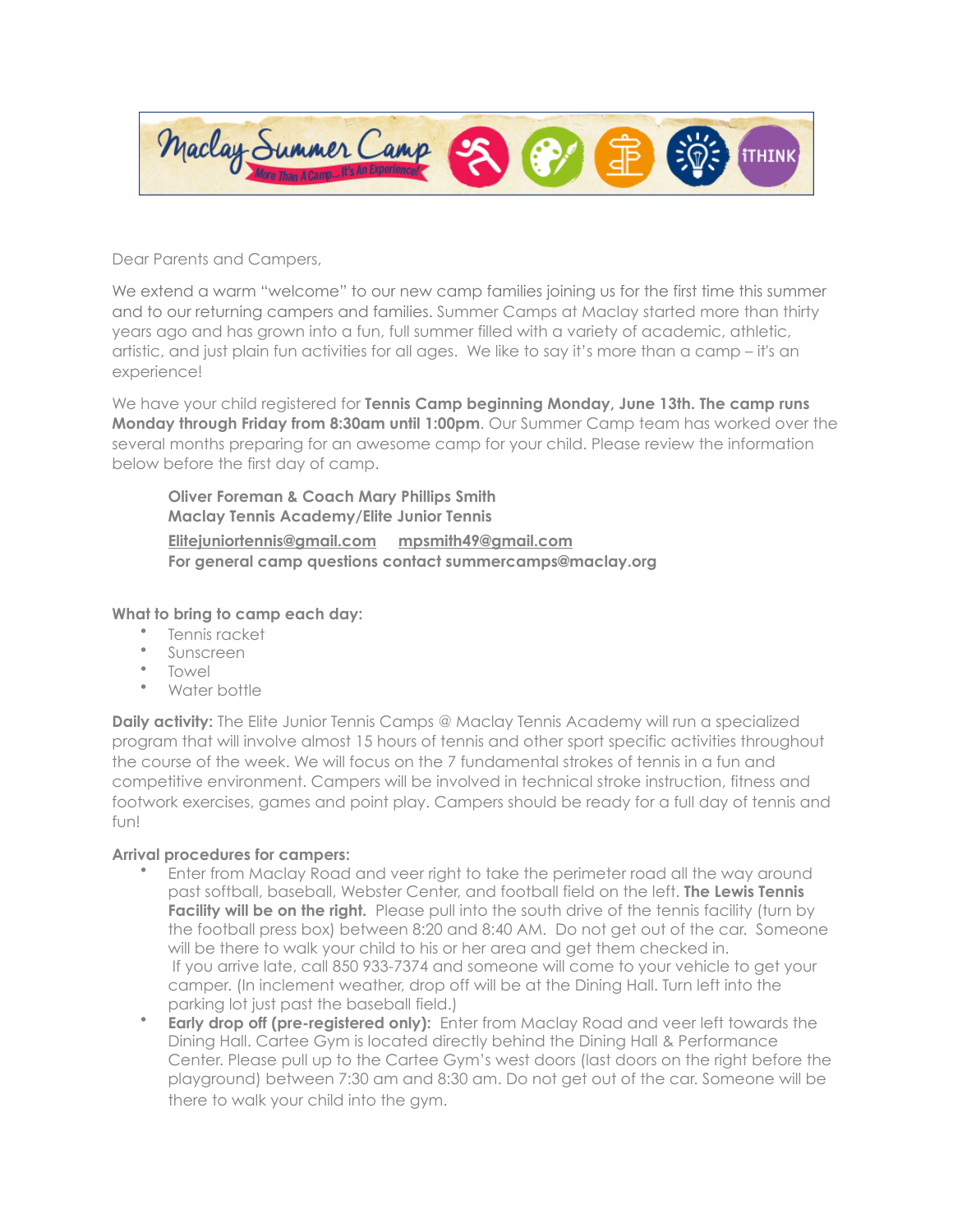**Lunch:** Lunch is included for campers in the Dining Hall. Monday: Chicken Nuggets Tuesday: Cheese Pizza Wednesday: Hamburgers and/or Hot Dogs Thursday: Cheese pizza Friday: Turkey subs

Momma Ps and Kona Ice come to campus on Monday and Thursday, respectively. They both sell treats ranging from \$2-5. Please note this will be an extra fee and is not included in your camp cost.

## **Pick up procedures for campers:**

Please pull up to the **Dining Hall east doors** (facing the grass parking lot) between 12:40 and 1:00pm. Do not get out of the car. Someone will be there to radio for your child to be escorted out to your vehicle. If you need to pick up prior to 12:00pm please call Mary Phillips Smith at (850) 933-7374 and someone will walk your child out to you. Make sure you know your family's PIN (4 digit number) to pick up the camper.

- **Those Joining Day Camp from 12pm-3pm: (pre-registered only)** On Friday you will either need to be picked up from Tennis by 1:00pm or go on the all-day trip with the Day Camp. DC leave at 9:00 am sharp on Friday from the Cartee Gym. For Monday-Thursday pick up from Day Camp, pull up to the Cartee Gym west doors (last doors on the right before the playground) between 2:50 pm and 3:00 pm. **Do not get out of the car.** Someone will be there to radio for your child to be escorted out to your vehicle. If you need to pick up prior to 2:50 pm, please call **Katie Gimbel** at 850 933-5549 and someone will walk your child out to you. Make sure you know your family's PIN (4 digit number) to pick up the camper.
- **Those Joining Afternoons with Lee will receive a separate e-mail**
- **After Care**: (pre-registered only) Please pull up to the Dining Hall's east doors (facing the grass parking lot) between 5:00 pm and 5:30 pm. Do not get out of the car. Someone will be there to radio for your child to be escorted out to your vehicle. If you arrive before 5:00 pm, please call 850-894 –0908. Make sure you know your family's PIN (4 digit number) to pick up the camper.

## **Camp safety:**

Maclay has a registered nurse on campus to help support the safety and wellness of our campers. All campers must sign a waiver, produce immunization records, and follow our safety protocols. Before arrival to camp each morning, please screen your child for presence of acute illness symptoms. Any camper with symptoms present will be asked to stay home until symptoms have resolved (without the use of medication) for at least 24 hours. As always, seek medical attention and testing when appropriate.

The following is a list of symptoms:

- $Fever = 100.0$  or chills
- Nausea or vomiting
- Diarrhea
- Cough
- Congestion or runny nose\*
- Shortness of breath or difficulty breathing\*
- Fatigue